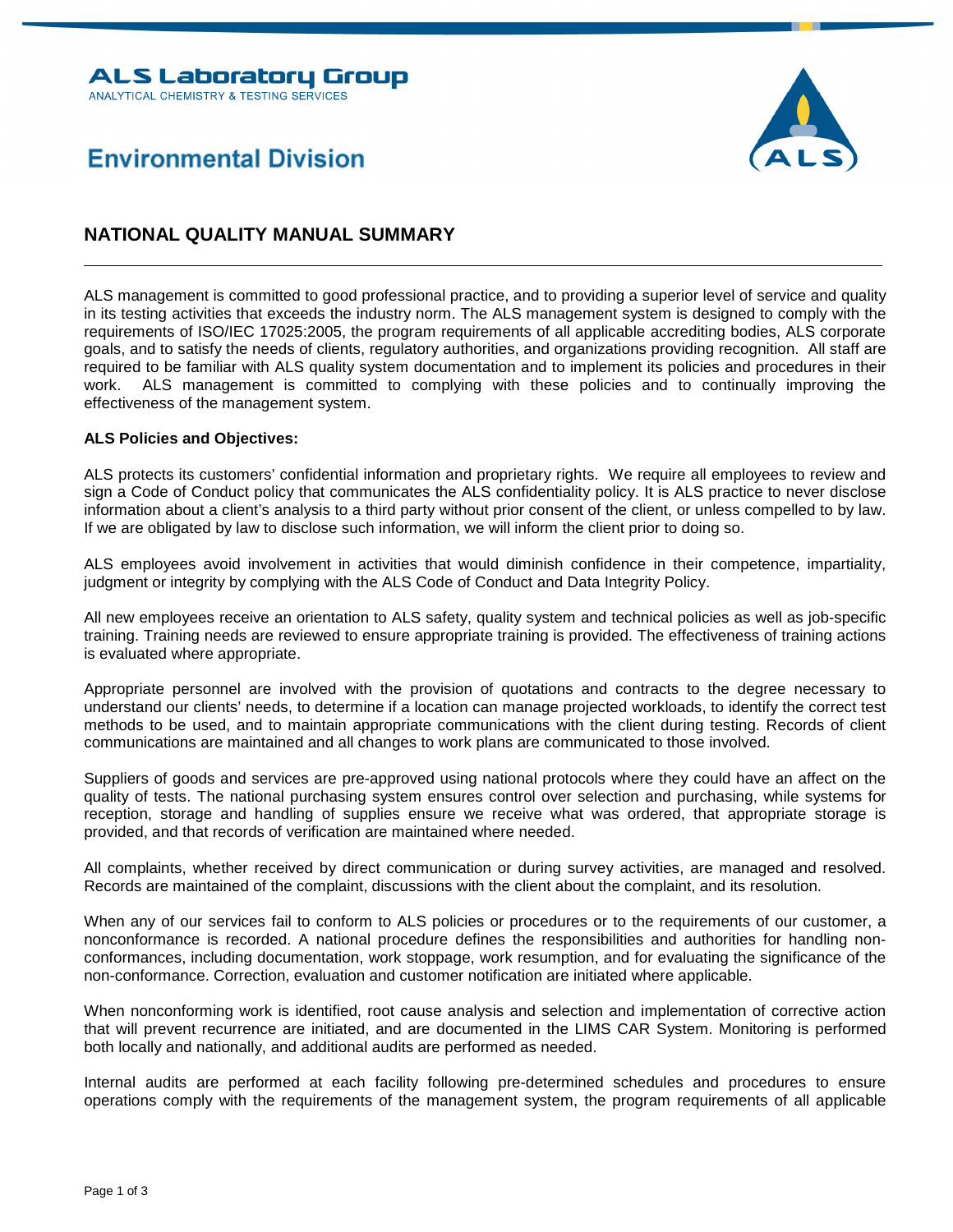

accrediting and recognition bodies, and ISO/IEC 17025:2005. Audits are managed by Quality representatives for each location, and are performed by individuals who are trained in internal auditing techniques and who are independent of the activity being audited.

All ALS locations have appropriate facilities to securely maintain sample integrity, both before testing and where archiving for future testing is required. Traceability and monitoring of critical temperatures is maintained.

Customers rely on ALS to select test methods that are appropriate to meet their needs. Wherever possible, ALS uses the latest versions of published standard methods developed by organizations such as American Public Health Association, United States Environmental Protection Agency, NIOSH, Environment Canada, and other international, regional or regulatory organizations, or equipment manufacturers. Test method and support procedure instructions are kept current and accessible. Deviations from test methods occur only if the deviation has been documented, technically justified, authorized, and accepted by the customer where applicable.

Method validations are conducted to confirm that our test methods are fit for their intended use. The validations are as extensive as necessary to meet the needs of the given application. The extent depends on the source of the method. Test methods are revalidated periodically to ensure continued suitability and fitness for purpose.

ALS Limits of Reporting (LORs) are established using rigorous experimental and statistical procedures that begin with the determination of the Method Detection Limit (MDL) at 99% confidence. The MDL takes into account several factors, like long term Method Blanks, low level Sample Duplicates, and low level Spiked Samples. But the MDL is based on "typical" sample types in the absence of sample-specific problems, and it doesn't apply in all circumstances.

ALS takes a conservative approach to detection limits. Our goal is to minimize false positives, because we recognize that any false positive results can be damaging for our clients. Where possible, we establish LORs at levels well-above the statistical MDL. This improves the accuracy and precision of results near the detection limit, and reduces the chance of false positives due to sample-specific issues.

ALS procedures for calculating measurement uncertainty are based on accepted practices of identifying components contributing to uncertainty, compiling data that represents or includes these components, evaluating the data using appropriate statistical calculations, and reporting in a manner that prevents misunderstanding of the result. In those cases where the nature of the test precludes calculation of uncertainty, ALS will at minimum identify the components of uncertainty and make a reasonable estimation where needed. This estimation will be based on available validation data and other sources of information about the test method's performance.

Measuring and testing equipment used by ALS laboratories that can have a significant effect on the accuracy or validity of test results is calibrated using established procedures. The procedures ensure traceability through an unbroken chain of calibrations or comparisons to national measurement standards. Where traceability of measurements to SI units is not possible and/or not relevant, traceability is provided by the use of certified reference materials and/or consensus standards.

ALS has established quality control (QC) procedures for monitoring the validity of tests performed by its laboratories. Individual test methods specify quality control requirements, frequency of use and data quality objectives (DQOs).

The type of quality control elements used for process monitoring is dependant on the test performed, but typically includes (as appropriate): Calibration Verification Standards, Continuing Calibration Verifications, Instrument and Method Blanks, Laboratory Control Samples, Reference Materials, Matrix Spikes, Surrogate Spikes and Internal Standards.